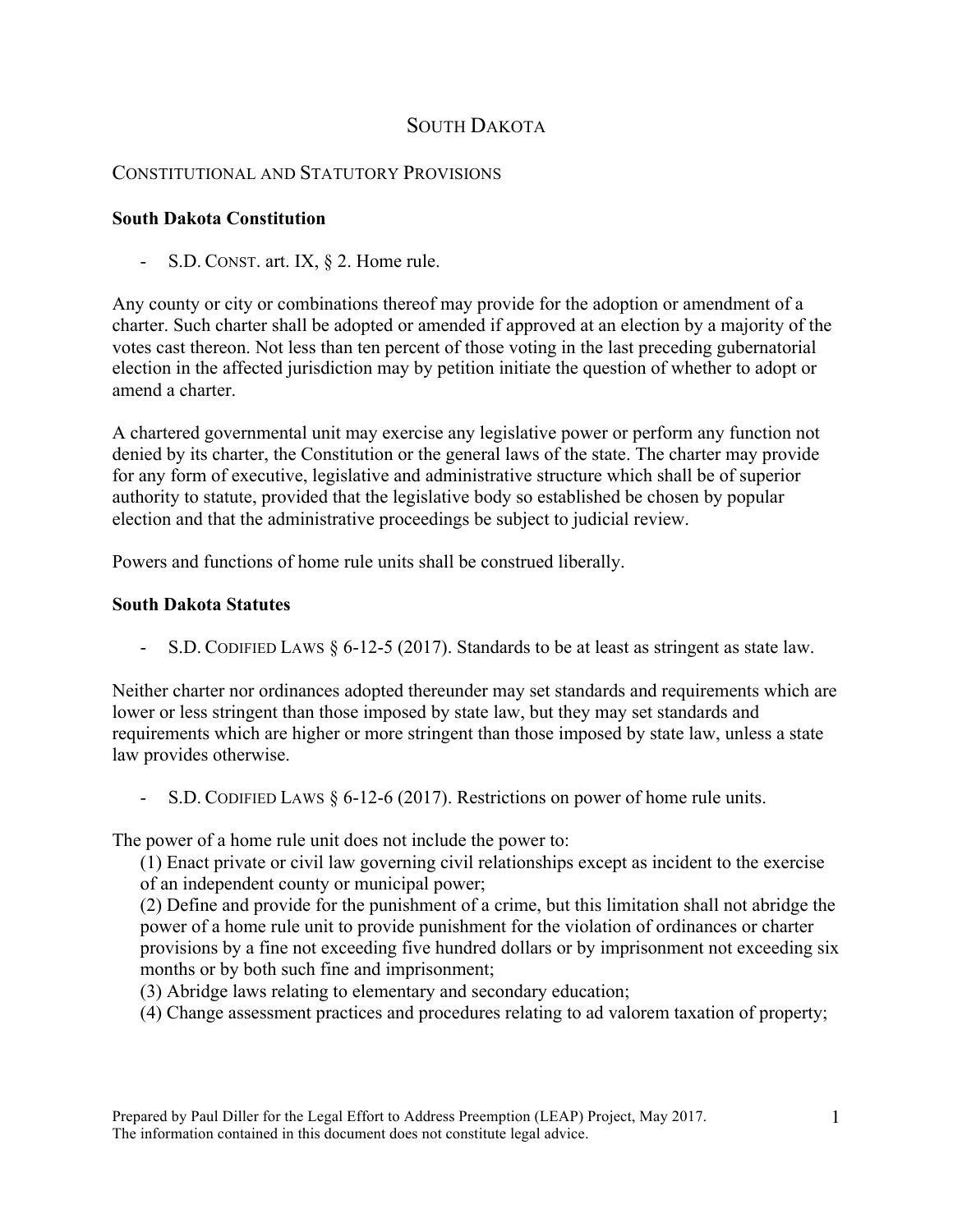(5) Exempt itself from providing the necessary personnel and facilities to perform services required by general law to be performed by a like unit or units of local government;

(6) Deny referendum on ordinances or bylaws provided by chapter 9-19;

(7) Regulate rates or conditions of service of any public utility regulated by the South Dakota Public Utilities Commission.

 $\mathcal{L}_\mathcal{L} = \{ \mathcal{L}_\mathcal{L} = \{ \mathcal{L}_\mathcal{L} = \{ \mathcal{L}_\mathcal{L} = \{ \mathcal{L}_\mathcal{L} = \{ \mathcal{L}_\mathcal{L} = \{ \mathcal{L}_\mathcal{L} = \{ \mathcal{L}_\mathcal{L} = \{ \mathcal{L}_\mathcal{L} = \{ \mathcal{L}_\mathcal{L} = \{ \mathcal{L}_\mathcal{L} = \{ \mathcal{L}_\mathcal{L} = \{ \mathcal{L}_\mathcal{L} = \{ \mathcal{L}_\mathcal{L} = \{ \mathcal{L}_\mathcal{$ 

#### HOME RULE STRUCTURE

South Dakota provides for home rule by both constitutional and statutory means. Under South Dakota's constitutional provision establishing home rule, any municipality, county, or combination may provide for the adoption or amendment of a home rule charter. A South Dakota county or municipality that has adopted a home rule charter may exercise "any legislative power or perform any function not denied by its charter, the Constitution, or the general laws of the state." Home rule governments may choose any form of executive, legislative, or administrative structure, subject to the requirements that the local legislative body is chosen by popular election and that administrative proceedings be subject to judicial review. The constitution directs that the powers and functions of home rule governments are to "be construed liberally."

In 1974, the South Dakota Legislature enacted S.D.C.L. chapter 6-12, which specifies additional procedures and requirements related to home rule and home rule charters, based on the 1972 constitutional amendment establishing home rule.<sup>1</sup> S.D.C.L. § 6-12-5 prohibits a home rule local government from adopting a charter or any ordinance that establishes standards that are less stringent than standards imposed by state law, although the local standards may be more stringent than state standards unless otherwise prohibited. Chapter 6-12 also establishes various election and filing requirements related to home rule units of government. S.D.C.L. § 6-12-6 imposes general limitations and restrictions on home rule governments. As noted above, South Dakota's constitution allows home rule governments to exercise any function not prohibited by the state constitution, the general laws of the state, or the charter of the home rule government.

In determining the validity of an ordinance, South Dakota courts consider two concepts: local government's home rule authority and the state's power to nullify or preempt local action.<sup>2</sup> The concept of home rule encompasses the doctrine of preemption, meaning state and local governments may regulate in the same area if the local rule does not conflict with state law.<sup>3</sup>

There are several ways in which a local ordinance may conflict with state law. First, an ordinance may prohibit an act which is forbidden by state law and, in that event, the ordinance is void to the extent it duplicates state law.<sup>4</sup> Second, a conflict may exist between state law and an

Prepared by Paul Diller for the Legal Effort to Address Preemption (LEAP) Project, May 2017. The information contained in this document does not constitute legal advice.

<sup>|&</sup>lt;br>|<br>1  $1$  1974 S.D. Sess. Laws ch. 52 § 5.

 $^2$  Rantapaa v. Black Hills Chair Lift Co., 633 N.W.2d 196, 203 (S.D. 2001) (citing Goodell v. Humboldt County, 575 N.W.2d 486, 491-92 (Iowa 1998); State v. Hansen, 68 N.W.2d 480 (S.D. 1955)).

<sup>3</sup> *Rantapaa*, 633 N.W.2d at 203 (S.D. 2001) (citing *Goodell*, 575 N.W.2d at 492).

<sup>4</sup> *Rantapaa*, 633 N.W.2d at 203 (S.D. 2001).